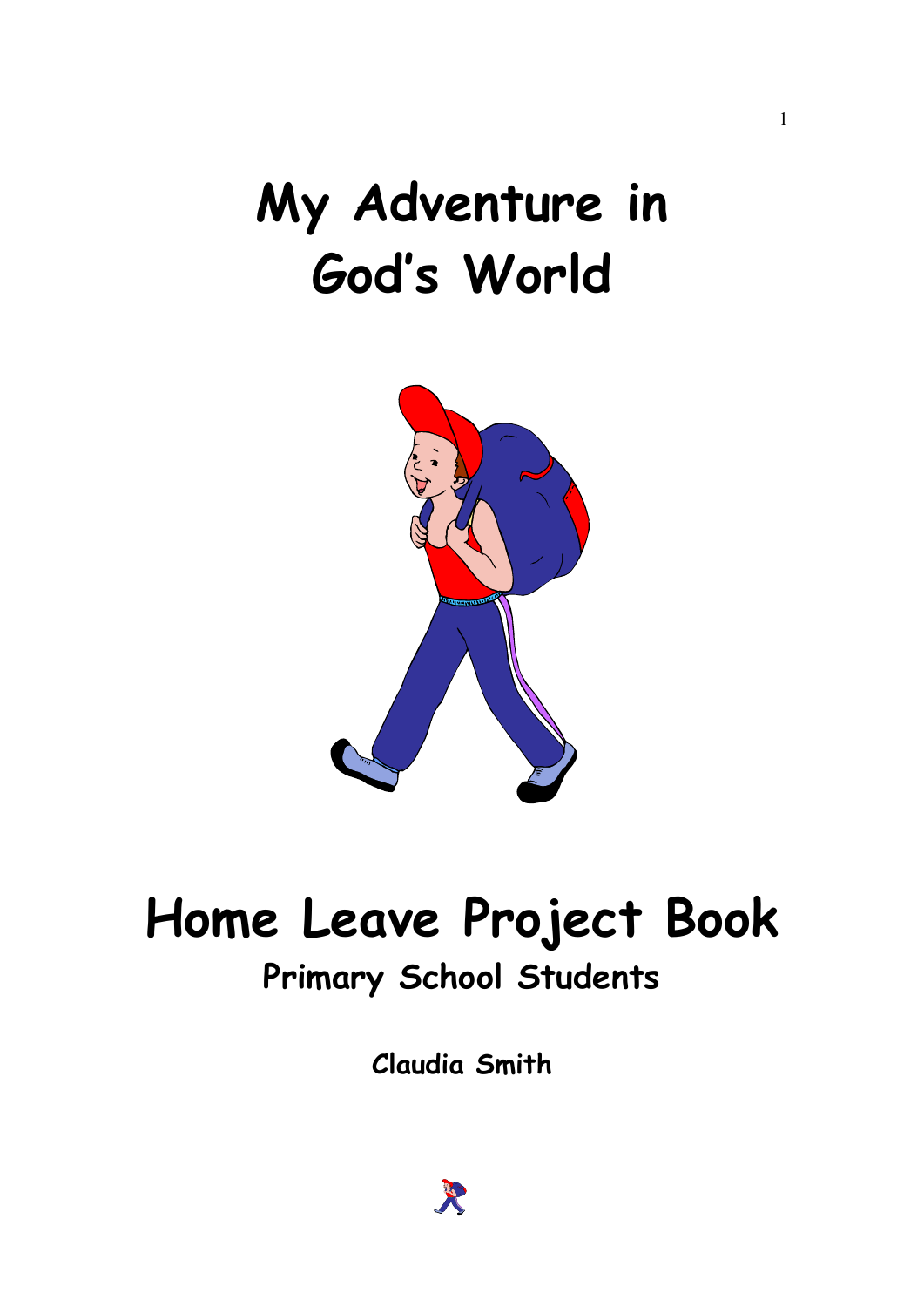#### Welcome to the Home Leave Project Book



Dear Parent

Home leave brings mixed expectations and emotions. It can be a wonderful time to see family and friends and an opportunity to visit and talk to your supporters (and supporting churches). You can do things can't usually do and eat food you don't usually eat. There can be time for spiritual refreshment (attending church services in your mother tongue and perhaps attending a retreat or Christian conference) and there may even be time for a holiday ☺

However, home leave with children can prove to be quite a challenge! It can mean several months living out of a suitcase, travelling from one place to another, sleeping in different places and seeing many different people. Children, though adaptable are often people of habit, so having their routine thrown in the air can be tough for them, as well as you as parents.

Communication, a positive attitude and keeping some familiar routines can all help to make home leave a positive experience for everyone. It's good prior to take off, to make some time to explain to your child what the plan is: Who they'll be visiting; where they'll be going and what they'll be doing. Depending on the age of your child, will depend on how much information they can understand, how much is helpful for them to know and even how much information they want. Some children will have lots of questions: when? why? who? what? Others may be happy to just go with the flow – you know your child, so you can pitch your chat accordingly.

As you do talk to your child about home leave, be aware of how you are feeling. It may be you're feeling very excited and looking forward to the whole experience. However home leave may mean facing some difficult situations or you may not relish so much travelling around. You may feel anxious and apprehensive. It is helpful to be optimistic and to focus on the positive, as children can often pick up on negative feelings and it can affect how they cope with home leave. If you're happy and take things in your stride, your child is more likely to do the same – so when challenges come, try to face them with a smile  $\odot$  This can be easier said than done, especially if you yourself are tired, so do seek support if home leave is becoming more of a hindrance than a help.

Before you set off, do have a think about how you might keep some things familiar e.g. where ever you are, try to do bedtime in the same way - story time and teddy too or a bedtime drink and a cuddle! Or you could perhaps think about how you can make home leave a bit of an adventure. Prepare a rucksack with home leave goodies in – special toothbrush & toothpaste and wash things; a new nightie or PJ's and of course their own 'Home Leave Project Book' with coloured pencils/crayons; glue; stickers etc. You could also buy or borrow an inflatable 'Ready Bed' (an inflatable bed and sleeping bag all in one), so wherever you sleep, your child will always have the same bed.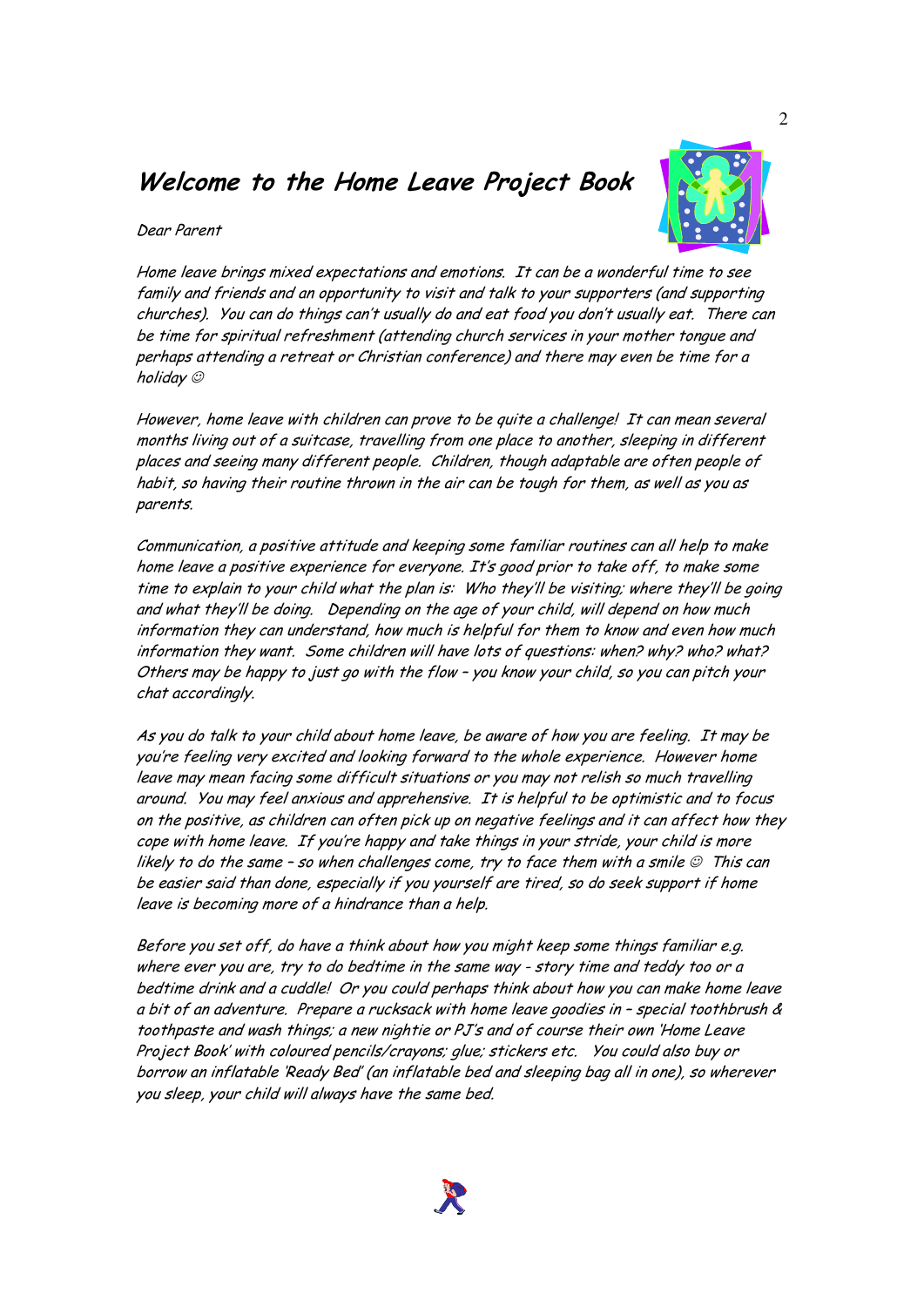This Home Leave Project Book is written for your child to do as you travel around your passport country/countries on home leave. For younger children they'll need help and supervision with cutting and sticking and general encouragement as to what to do. Older children that can read and write will need less supervision and you can probably just explain what they need to do.

It can be useful to let those who you are visiting and, or are looking after your child, that they are doing a project. People can have pictures and other interesting things to give to your child to add to their project book. Supporters often wonder how they can help missionary families and find it encouraging to be able to help and support in such a practical way – so don't be afraid to ask.

The Home Leave Project Book is designed to be printed and then more pages added - so the project can be as big or small as you want. The most important thing is that it's something that your child enjoys doing and helps to make home leave a bit of an Adventure in God's World!

God Bless you and your family as you take your home leave.

Claudia Smith



Photo needed: You need photos to stick in for this activity



 Colouring Time: You'll need either crayons or coloured pencils for this activity.



 Cutting and Sticking: You'll need scissors and glue for this activity. It maybe helpful to cut out pictures you child wants to use, before you start..



Notes for Parents: Some extra guidelines for parents or those helping with the activity.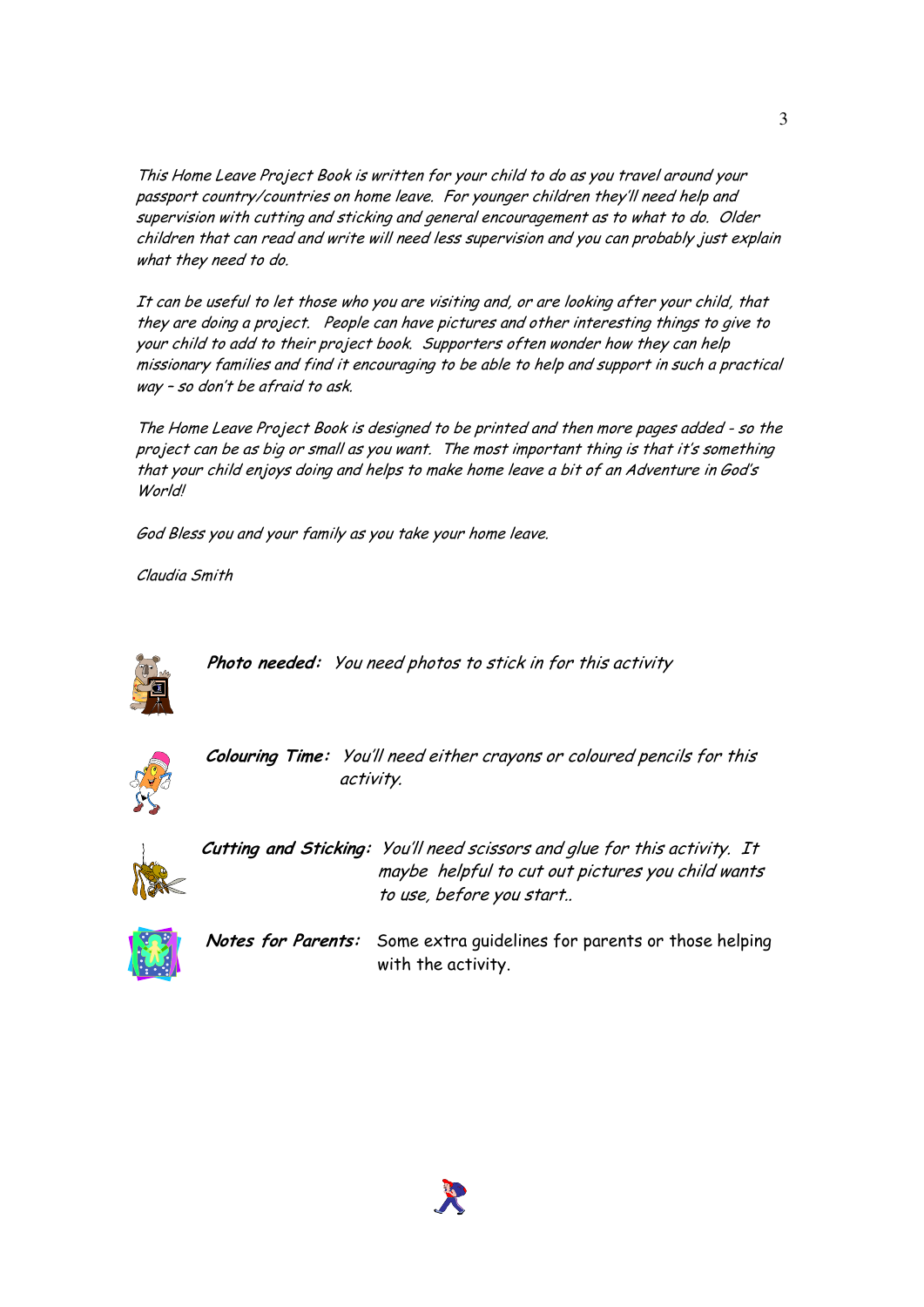

#### God Made Me.



| My name is |  |  |  |
|------------|--|--|--|
|            |  |  |  |
|            |  |  |  |





Help your child to mark on the map where you live (mission country) and where you are going to visit (passport country). Some mission families will split home leave between two passport countries, so mark both on.

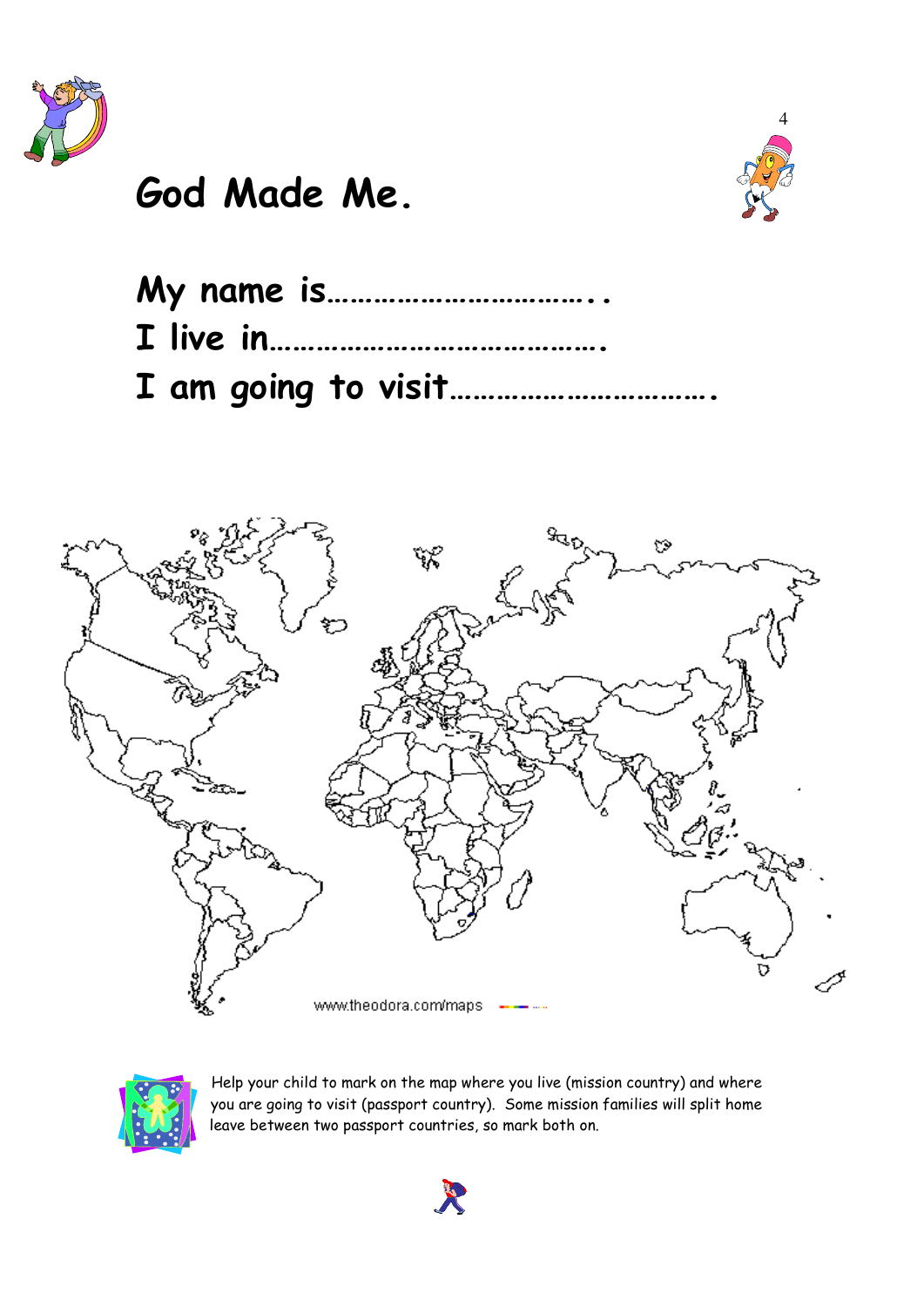



### God Made My Family and Friends.

Stick photos or draw pictures of family and friends that you visit.



Older and younger children can draw pictures and or stick photos of family and friends they visit. Before you arrive on home leave, ask friends and family to prepare a photo they can give to your child to put in their project book. Remember it might take some time for your child to warm to relatives you know

and love – they may feel more like strangers to them at first. Don't worry if your child is not keen on having hugs and kisses from granny - you can always have a little chat with granny if Little Johnny wriggles free of her and runs off to play afterwards.

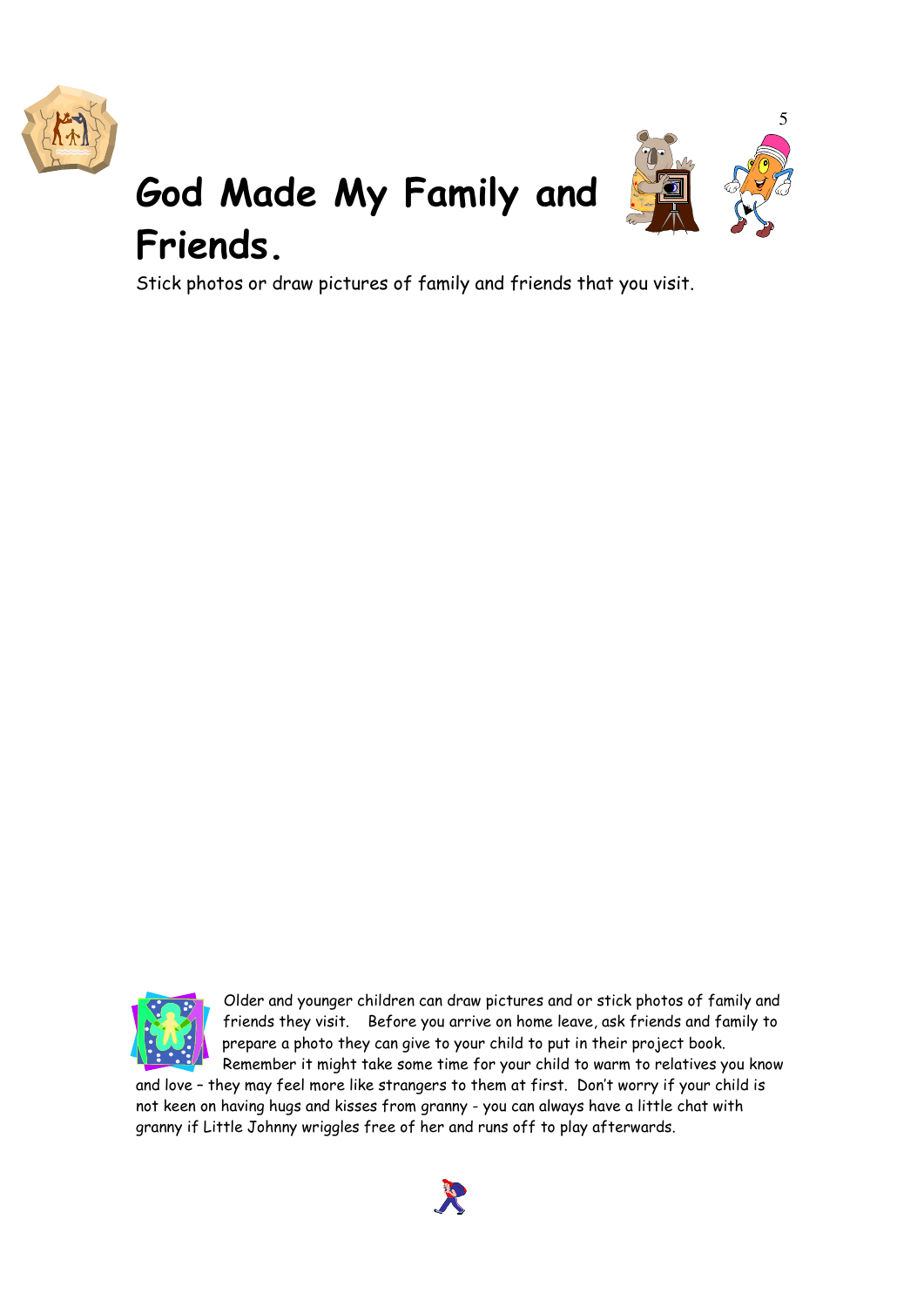

### God Made My Family and Friends.

More space for photos and pictures.

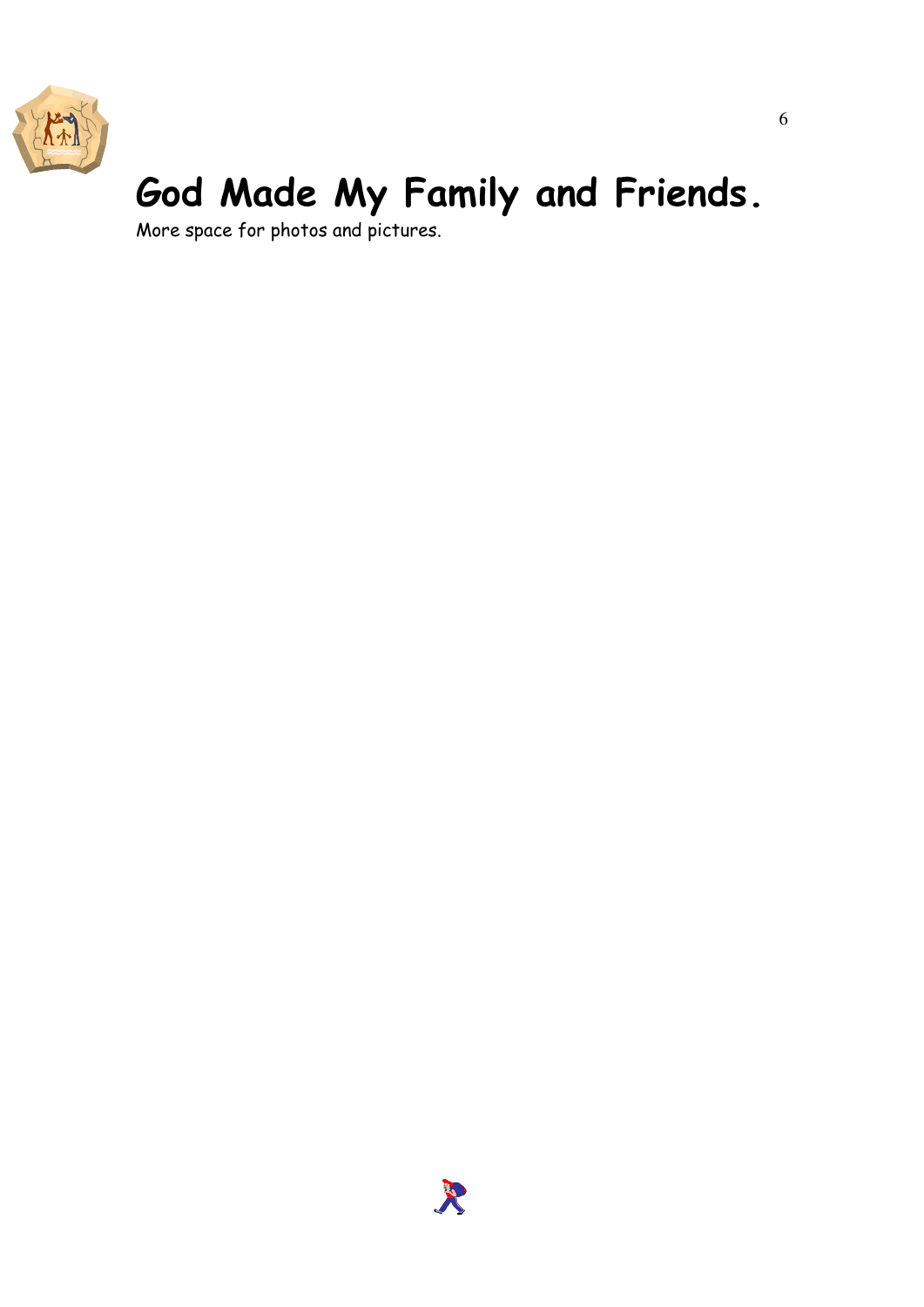

Write, draw pictures and stick things in about the country you're visiting.



Older children can write information about their passport country. Both younger and older children can draw pictures and collect pictures to stick into their project book. Things to include e.g. drawing/picture of the country's flag; national anthem; name of the capital city; names/pictures of famous places and

people; traditions; special events; weather and what language is spoken!

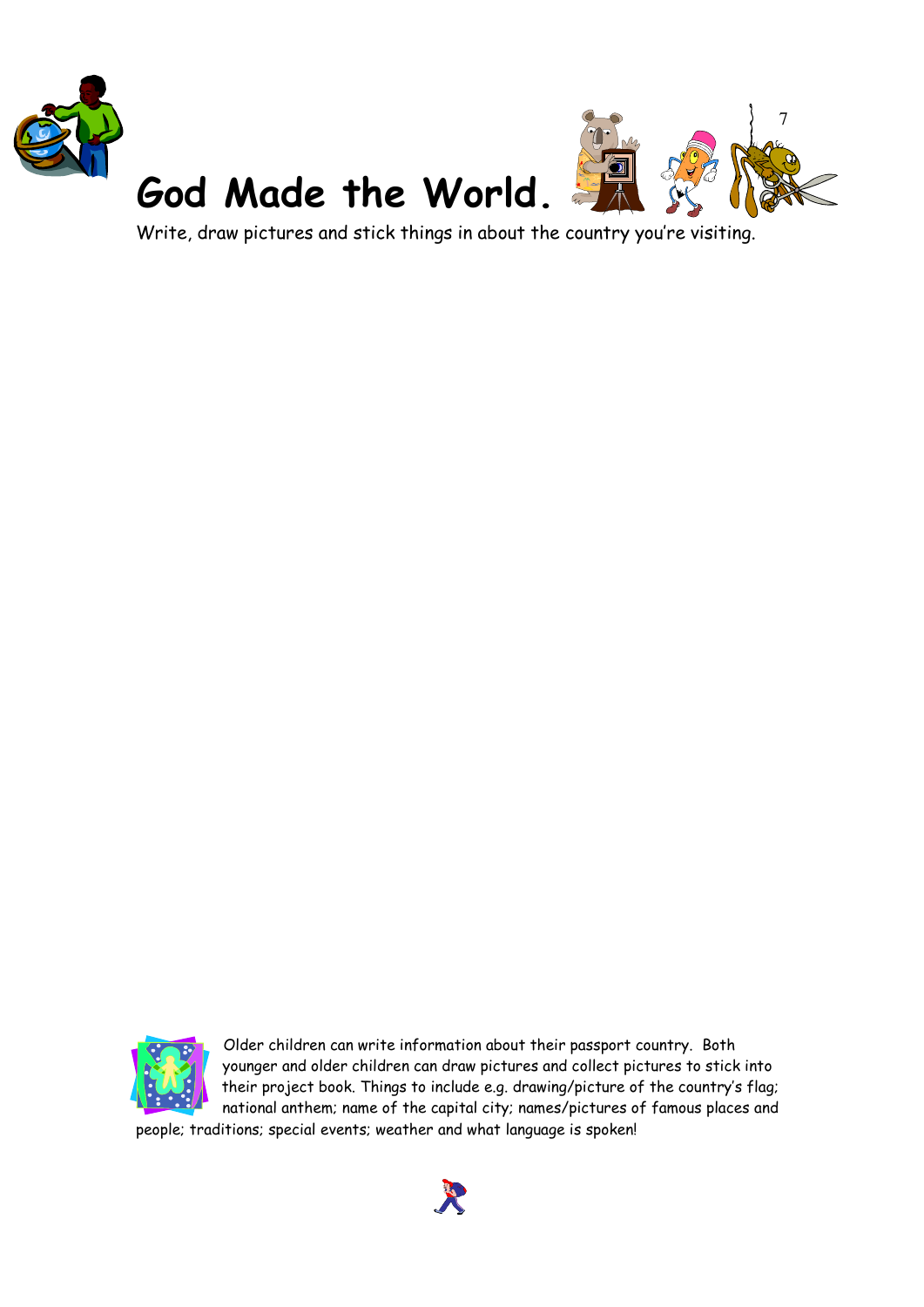

### God Made the World.

More space to write, draw pictures and stick things in about the country you're visiting.

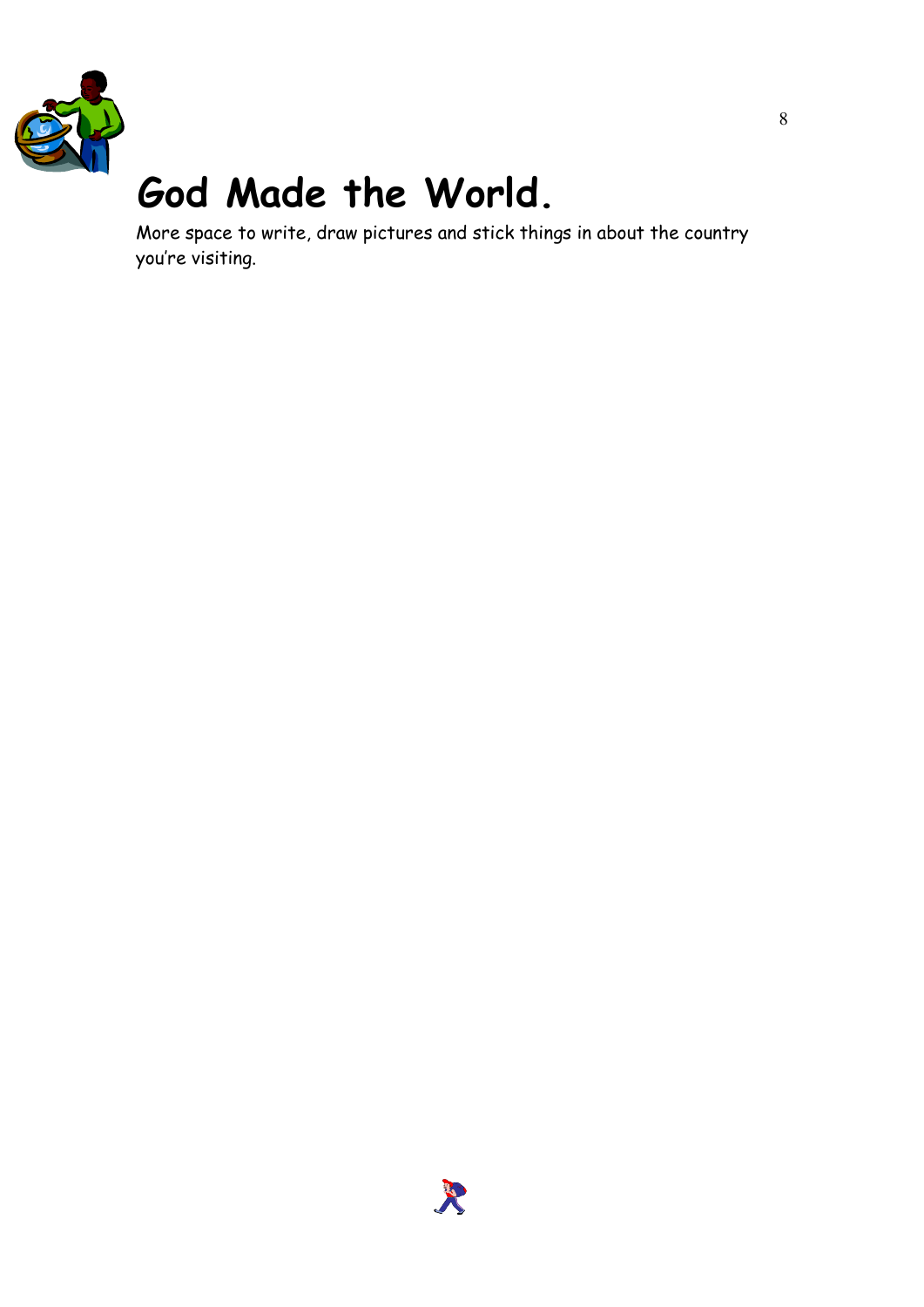

### God Made Funtimes!



Write and draw pictures about the places you visited, the things you did and what you enjoyed doing best. Stick in photos; postcards; tickets and anything else you want to collect as you visit different places.



.

Older children can write about the places they visited: what they did; places they visited and things they enjoyed. Younger children who can't write can draw pictures. They could also be encouraged to draw smiley faces next to the places they liked best. Both older and younger children can collect: postcards;

leaflets; entry tickets; leaves and or flowers to stick in.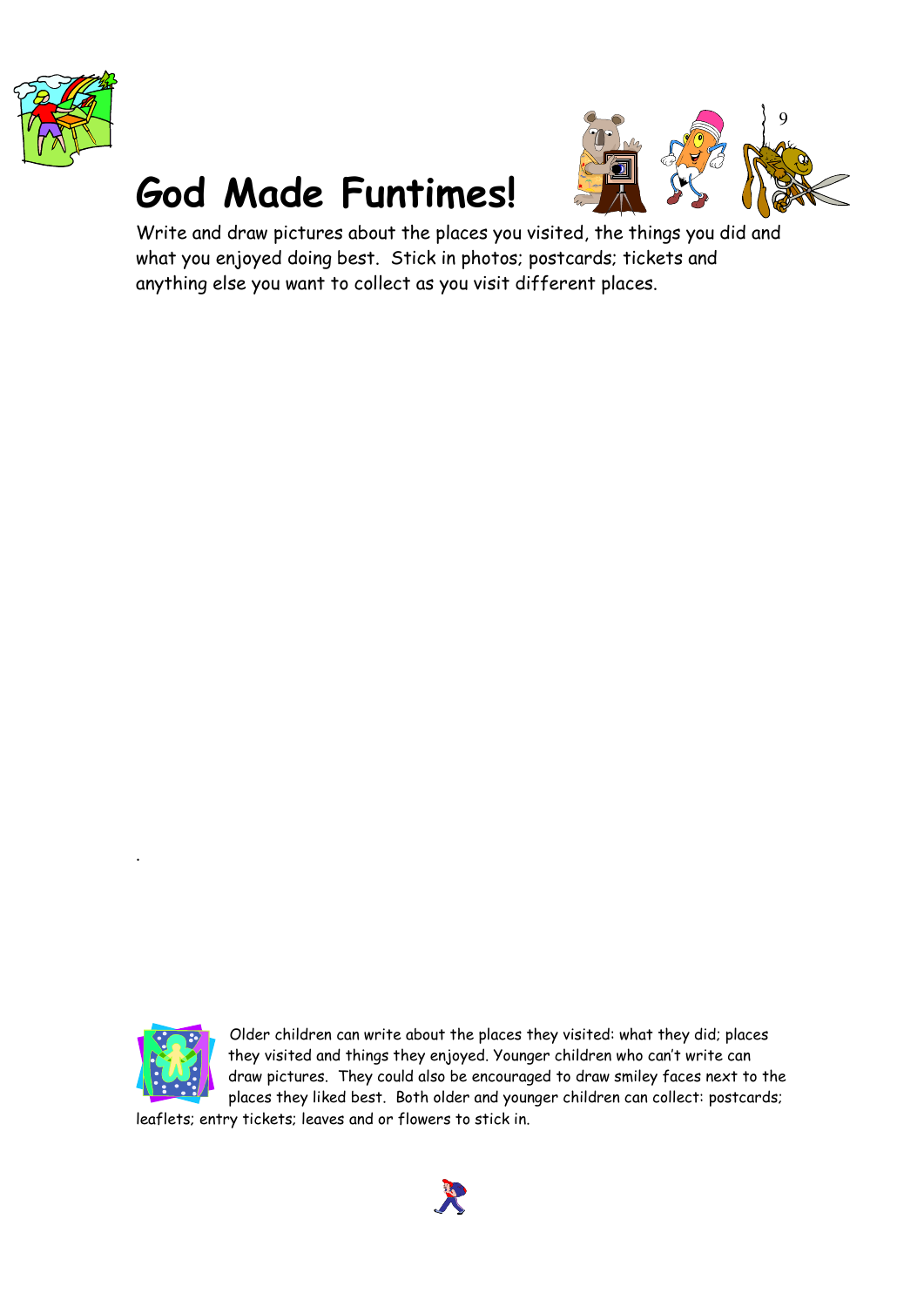

### God Made Food.



Write or draw pictures about the food you ate, especially your favourite food!



Both older and younger children can collect menus (takeaways usually have ones you can take for free) and cut pictures out of magazines showing pictures of the types of food available. Ask people to keep their old food/cooking magazines for your child to cut up for a sticking into their project book.

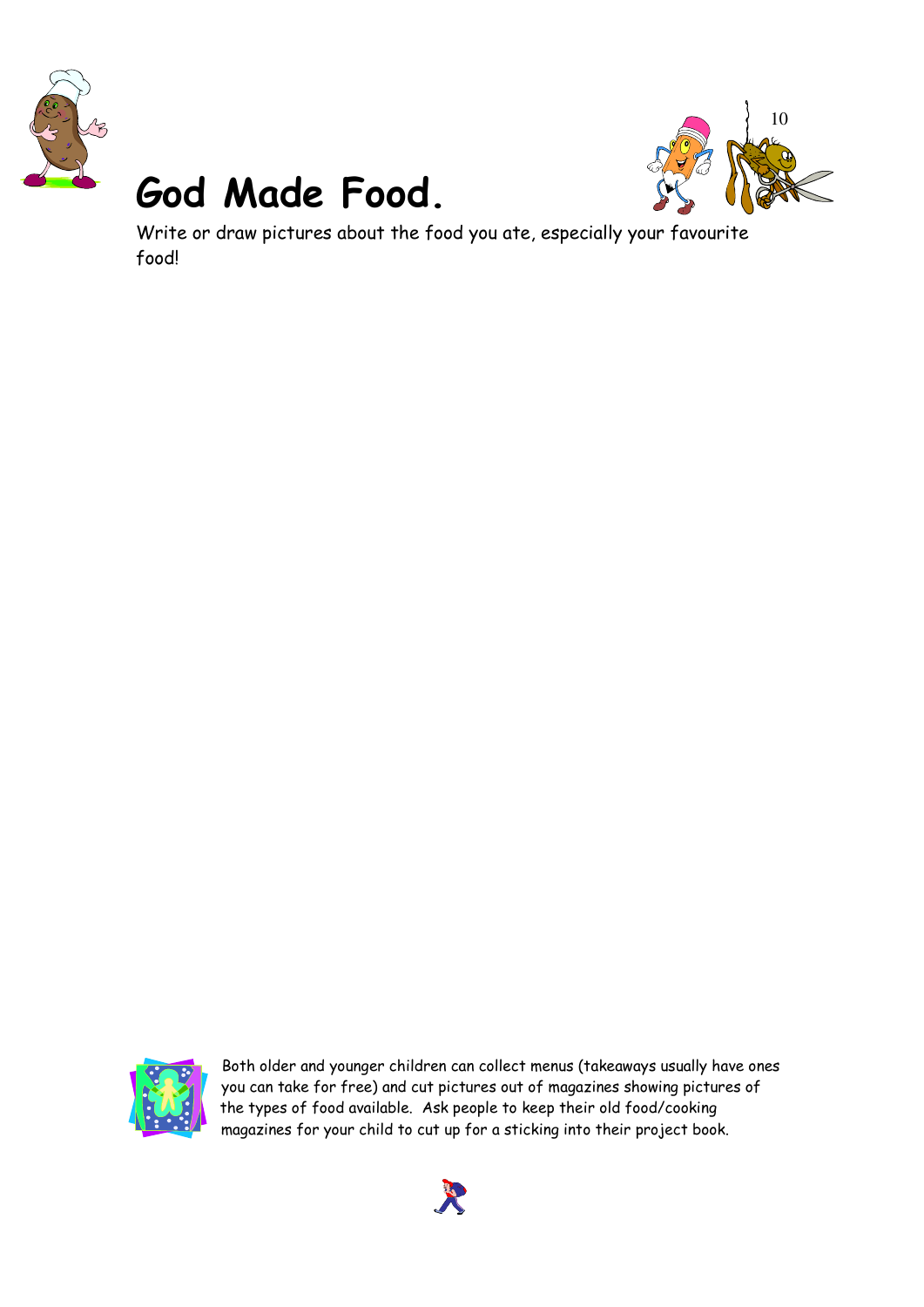

#### God Loves Me.



11

Write about or draw pictures of the best things you did on Home Leave.



Take some time at the end of home leave to talk about the time you've spent visiting your passport country. Ask your child what they've enjoyed most and perhaps the things that they didn't like so much. It's helpful to focus on the positive when on home leave, whilst acknowledging any negatives too.

It can be useful, especially if you plan to permanently return in the future, to be able to remind your child about the things they enjoyed about being in their passport country. It's also useful to be aware of the things that your child missed back in the country you are a mission partner in, again for when you return permanently.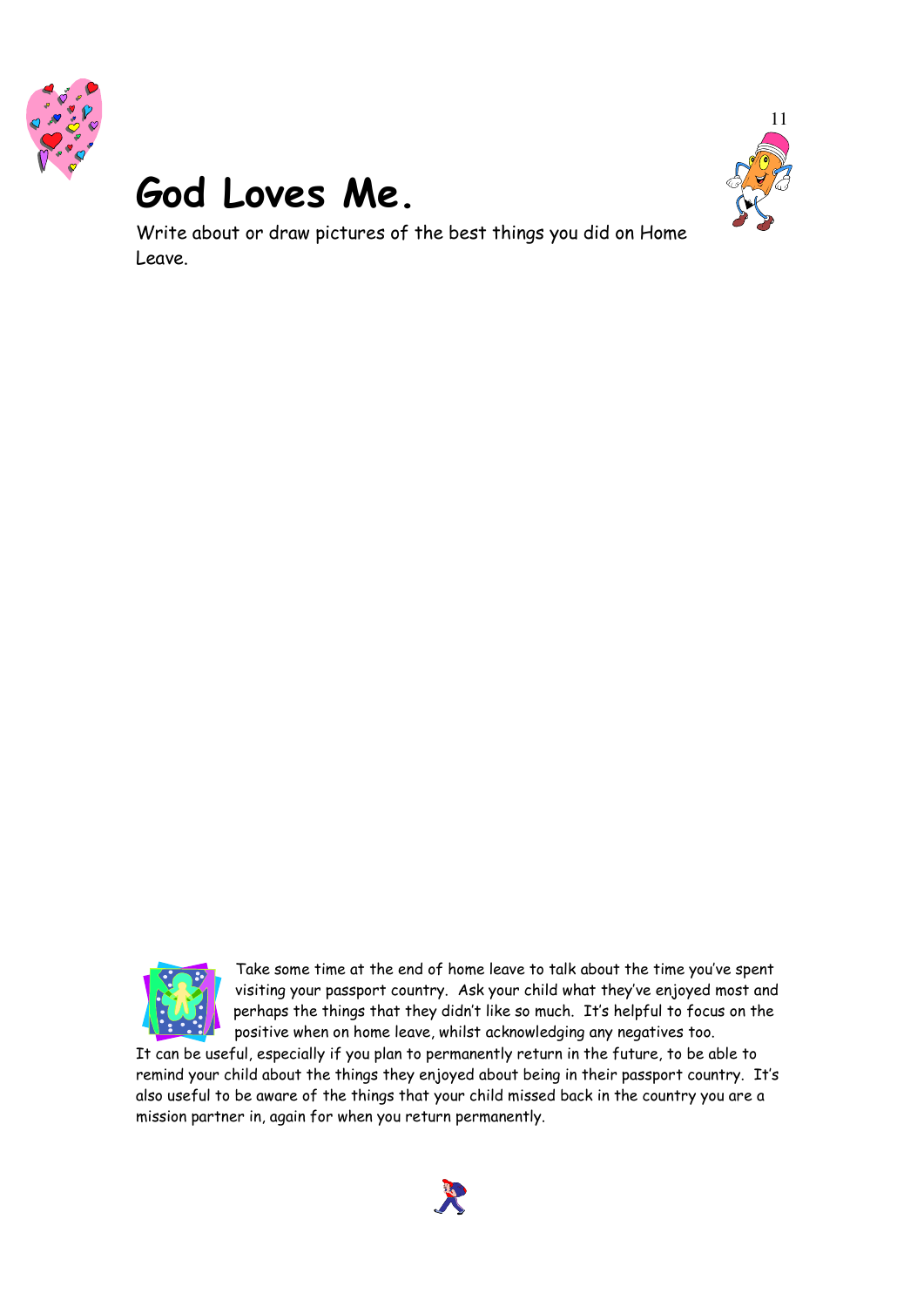

### Prayers to God.



Here are some prayers to pray on Home Leave. You can also write your own prayers or draw pictures to God on this page.



#### Safety in travel

Dear God, Please keep us safe as we travel. Help us to get to all the different places we are going to visit. Thank you. Amen.



#### Good times with family and friends

Dear God, Please help us to have a really good time with all our family and friends that we are going to visit. Thank you. Amen.



#### Good Sleep.

Dear God, I'm going to be sleeping in lots of different places and lots of different beds. Please help me to have a good sleep well where ever I am. Thank you. Amen.



#### Time to Say Goodbye

Dear God, We're going home soon. I'm feeling a bit sad to say goodbye to my family and friends. Help me not to feel so sad but to remember all the good things I've done. Thank you that you love me and look after me wherever I go God. Amen.



Older children can write their own prayers here before, during and on returning from home leave. Younger children can draw some picture prayers to God, again before, during and on returning from home leave. You could use the prayers as a family, as you travel together.

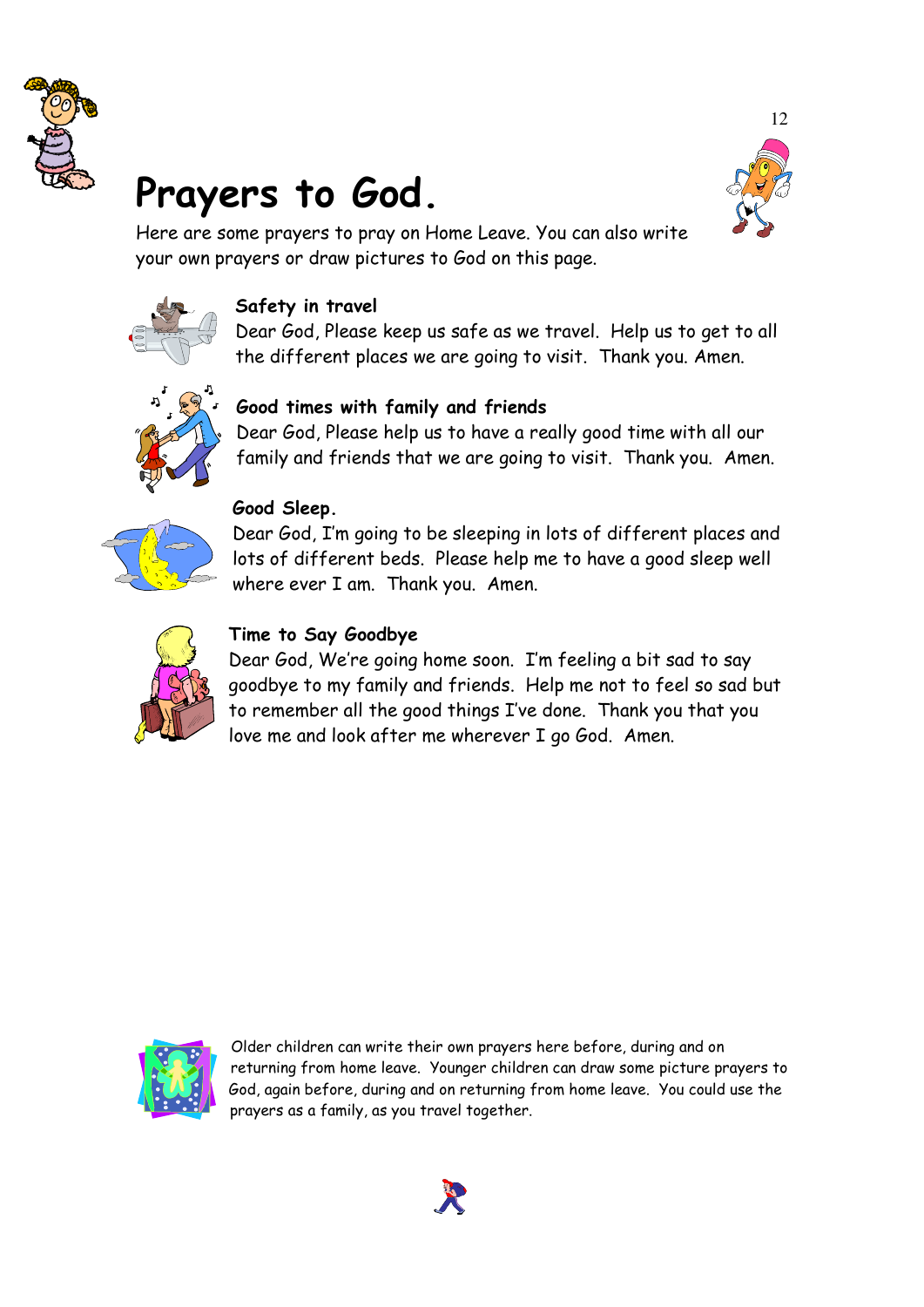

### Prayers to God.

More space for prayers